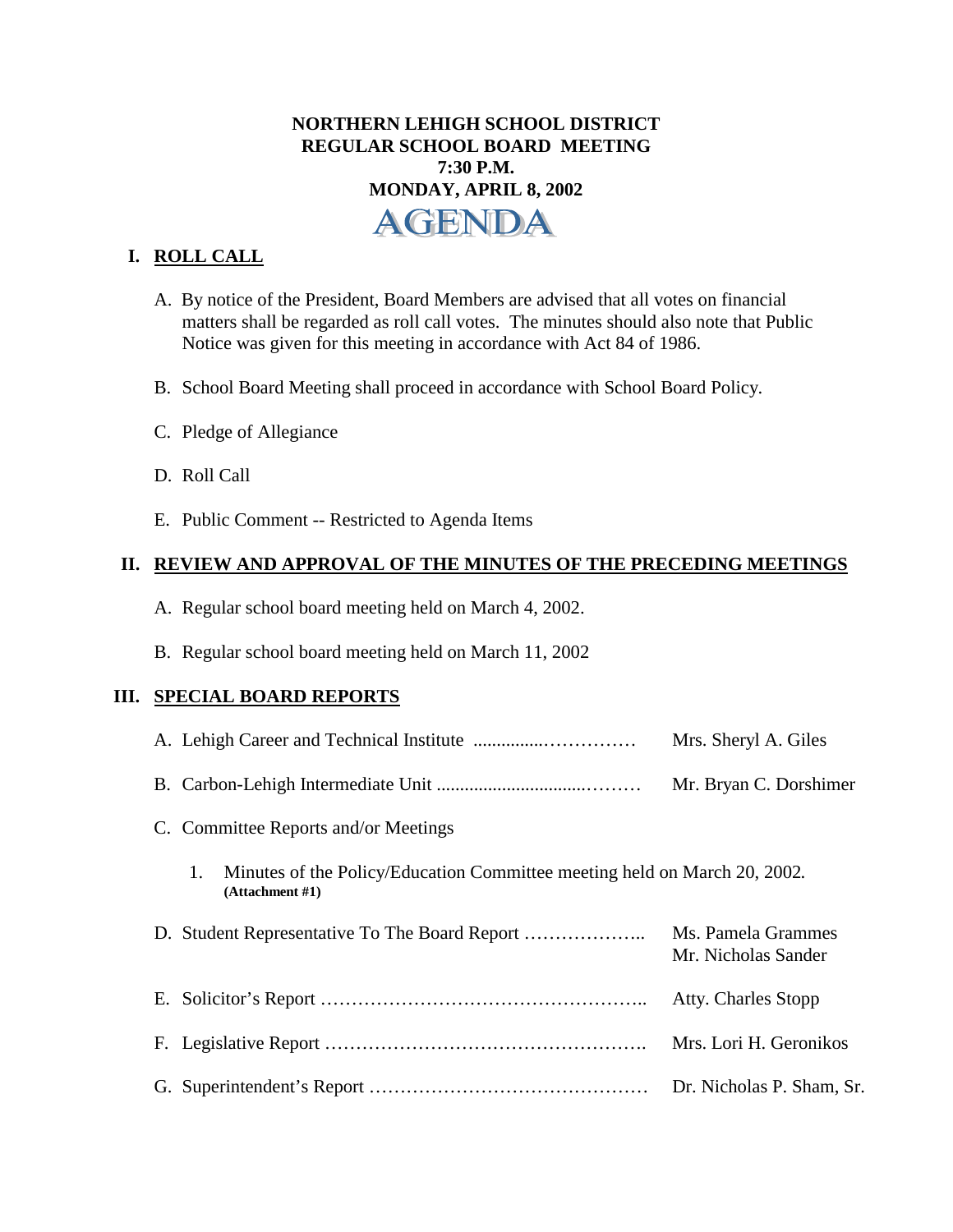$\Box$  Special School Board Meeting – Monday, April 29, 2002

- ! School Board Academy Boardmanship Award
- H. Executive Work Session will be held at 6:30 p.m. in the Superintendent's Office.

### **IV. PERSONNEL**

#### A. Administrative Transfers

- 1. Approve to administratively transfer Donna Marushak from her position as grade 5 teacher in the Peters Elementary School to the middle school, filling a new elementary position that has been created as a result of the transition to a middle school concept. This transfer is effective with the 2002-2003 school year.
- 2. Approve to administratively transfer Ellen Drake from her position as grade 6 teacher in the Slatington Elementary School to the middle school, filling a new elementary position that has been created as a result of the transition to a middle school concept. This transfer is effective with the 2002-2003 school year.
- B. Approve to employ ten (10) regular and two (2) alternate summer custodial/maintenance employees to work from June 17, 2002 through August 31, 2002. Rate per hour is \$5.15 for first-time employees and \$5.40 for returning employees, pending approval of the 2002-2003 budget.

#### C. Unpaid Leave

Approve the request of Julia Witmer, high school chemistry teacher, to take a four-day leave, without pay from April 22-26, 2002. In addition to the unpaid days, she will be using her one personal day**. (Attachment #2)**

### **V. POLICY**

#### A. Legal Notice

 Authorize the Secretary to publish a Legal Advertisement notifying every resident or inhabitant within the territorial limits of the school district of Northern Lehigh attaining eighteen (18) years of age, and every resident or inhabitant in said school district to notify the proper Per Capita Tax Enumerator within twelve (12) months of his or her becoming a resident or inhabitant, in accordance with the School Laws of Pennsylvania, Section 680, as amended August 16, 1972, Act 138.

#### B. Tax Levies Under Act 511

 **RESOLVED** by the Board of School Directors of the School District of Northern Lehigh, Lehigh County, Pennsylvania, under and by virtue of the Authority vested in it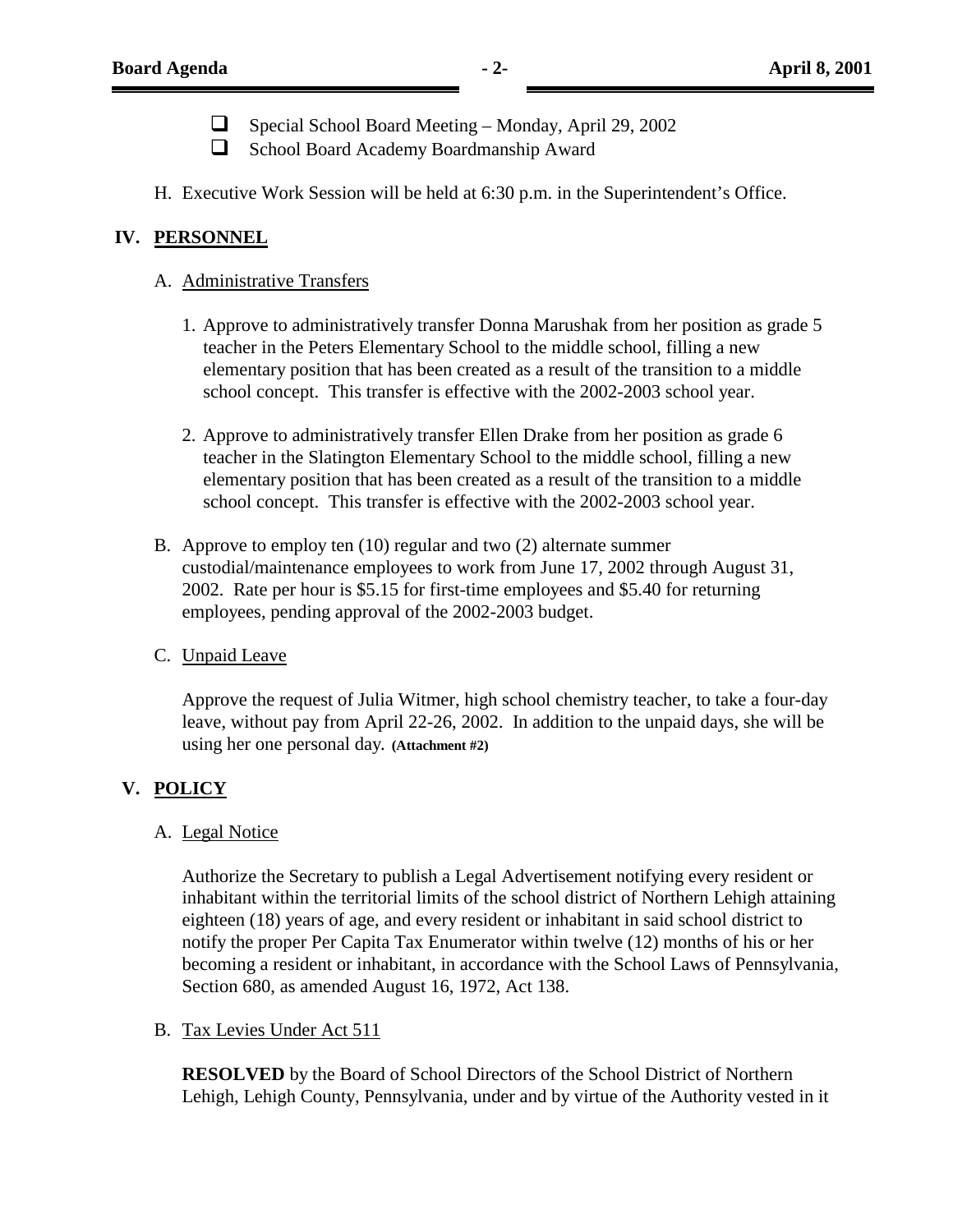by the Local Tax Enabling Act of 1965 (Act 511) and its amendments, that a Per Capita Tax in the amount of Five Dollars (\$5.00), as originally enacted by the Board of School Directors of Northern Lehigh School District on April 11, 1966, be and the same is again hereby levied, assessed, and imposed on each resident or inhabitant over eighteen (18) years of age in said District; a 1% Real Estate Transfer Tax, as originally enacted by the Board of School Directors of Northern Lehigh School District on April 11, 1966 and revised on April 12, 1987, be and the same is again levied, assessed, and imposed; an Occupation Privilege Tax in the amount of Ten Dollars (\$10.00) on occupations as originally enacted by the Board of School Directors of Northern Lehigh School District on April 11, 1966, be and the same is again levied, assessed, and imposed; and an Earned Income Tax of 1%, as originally enacted by the Board of School Directors of Northern Lehigh School District on April 11, 1966, be and the same is again levied, assessed, and imposed for general school purposes for the fiscal year beginning July 1, 2002. Please note that Real Estate Transfer Tax, Occupational Privilege Tax, and Earned Income Tax are split equally with the municipality.

#### **RECOMMENDATION..... That the Board of Education adopts the above Resolution.**

C. Per Capita Resolution

 **RESOLVED** by the Board of School Directors of the School District of Northern Lehigh, Lehigh County, Pennsylvania, under and by virtue of the authority vested in it by Section 679 of the Pennsylvania School Code of one thousand nine hundred forty-nine, and its amendments, that a Per Capita Tax to provide revenue for general school purposes be and the same is hereby levied, assessed and imposed in the amount of Five Dollars (\$5.00) on each resident or inhabitant over eighteen (18) years of age, in the territorial limits of the Northern Lehigh School District.

**RECOMMENDATION..... That the Board of Education adopts the above Resolution.**

D. Homebound Instruction

The homebound instruction program is provided to children of school age who cannot attend school. It is recommended that the Board of Education grant homebound instruction for a  $9<sup>th</sup>$  grade student, Student No. 05-16000, for five hours per week for a two-week period.

- E. Conferences
	- 1. Approve the request of Donna Marushak and Ellen Drake to attend the Lehigh University Middle Level Partnership conference in Bethlehem, PA on April 19, 2002. Expenses include \$100.00 each for registration, \$10.80 for travel for a total cost of \$210.80 and will be paid for through Curriculum and Instruction funds.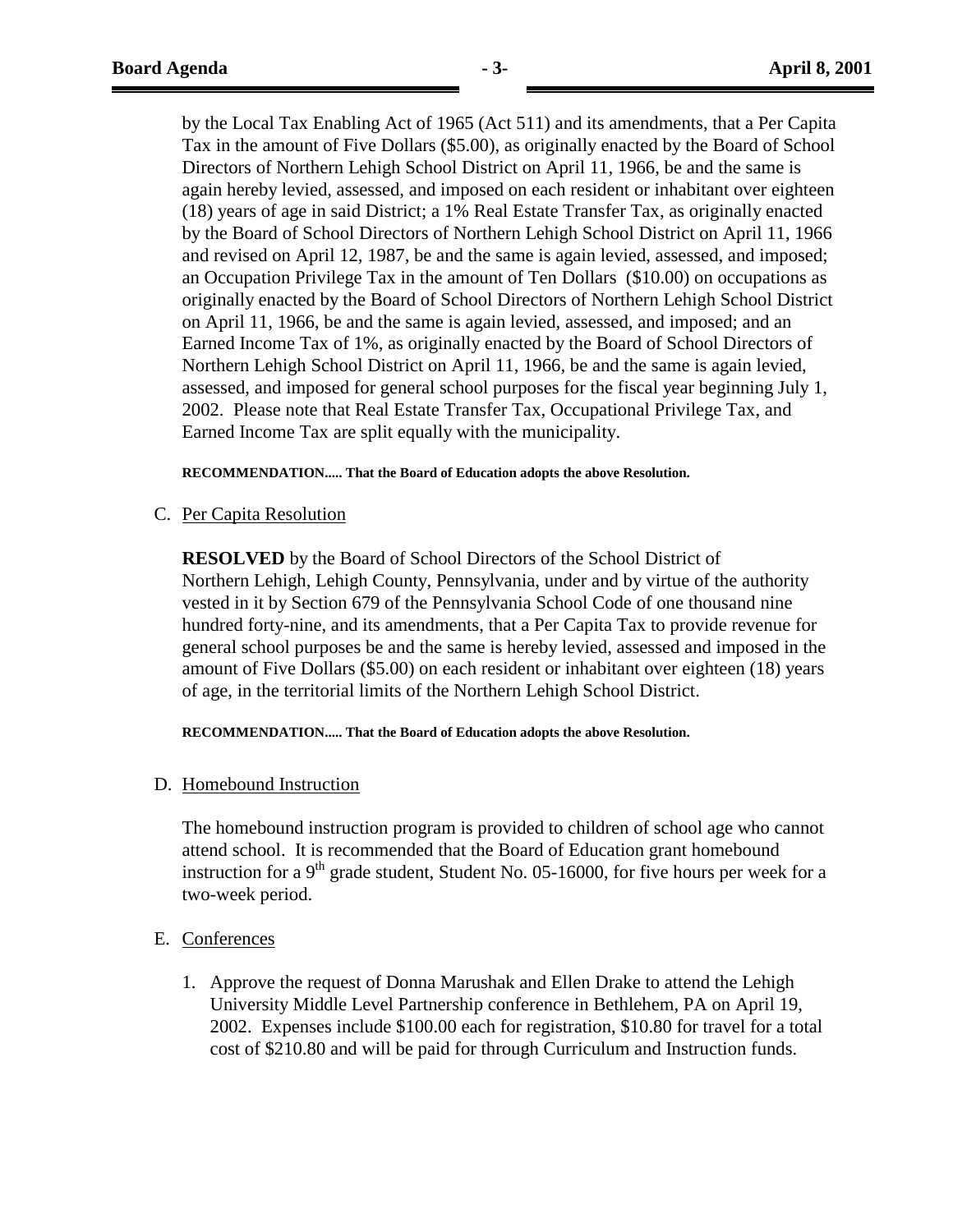- 2. Approve the request of Bernard Rockovich to attend a PASBO Workshop on April 26, 2002 in Hershey, PA. Expenses for this conference, entitled "Combining Quality Systems & Performance Measurements" include \$115.00 for registration, \$36.00 for travel, for a total cost of \$151.00 and has been included in the 2001-2002 budget.
- 3. Approve the request of Bernard Rockovich to attend a PASBO Workshop on May 17, 2002 in Hershey, PA. Expenses for this conference, entitled "Fund Accounting II: Gathering the Tools to Understand Complex and Unusual Transactions" include \$115.00 for registration, \$36.00 for travel, for a total cost of \$151.00 and has been included in the 2001-2002 budget.
- F. Approve the Northern Lehigh Middle School Student Activities Fund Statement for the month of March 2002. **(Attachment #3)**
- G. Approve the Northern Lehigh High School Student Activities Fund Statement for the month of March 2002. **(Attachment #4)**

### **VI. CURRICULUM AND INSTRUCTION**

#### **VII. OLD BUSINESS**

#### **VIII. NEW BUSINESS**

#### **IX. FINANCIAL**

- A. Treasurer's Report for March 2002.
- B. Cafeteria Report for March 2002. (Information Only)
- C. Approve payment of General Fund bills, as presented.
- D. Approve payment of bills from the Extended Financing Construction Account, as presented in **attachment #5.**
- E. Approve renewal of a service agreement with Altronics Security Systems for monitoring of a burglar alarm system and openings/closings for the Slatington Elementary School, Peters Elementary School, Middle School, Senior High School in the amount of \$2,356.50. This reflects an increase of \$121.50 over last year's fee, but includes the addition of the Portable Classrooms at Slatington Elementary School.